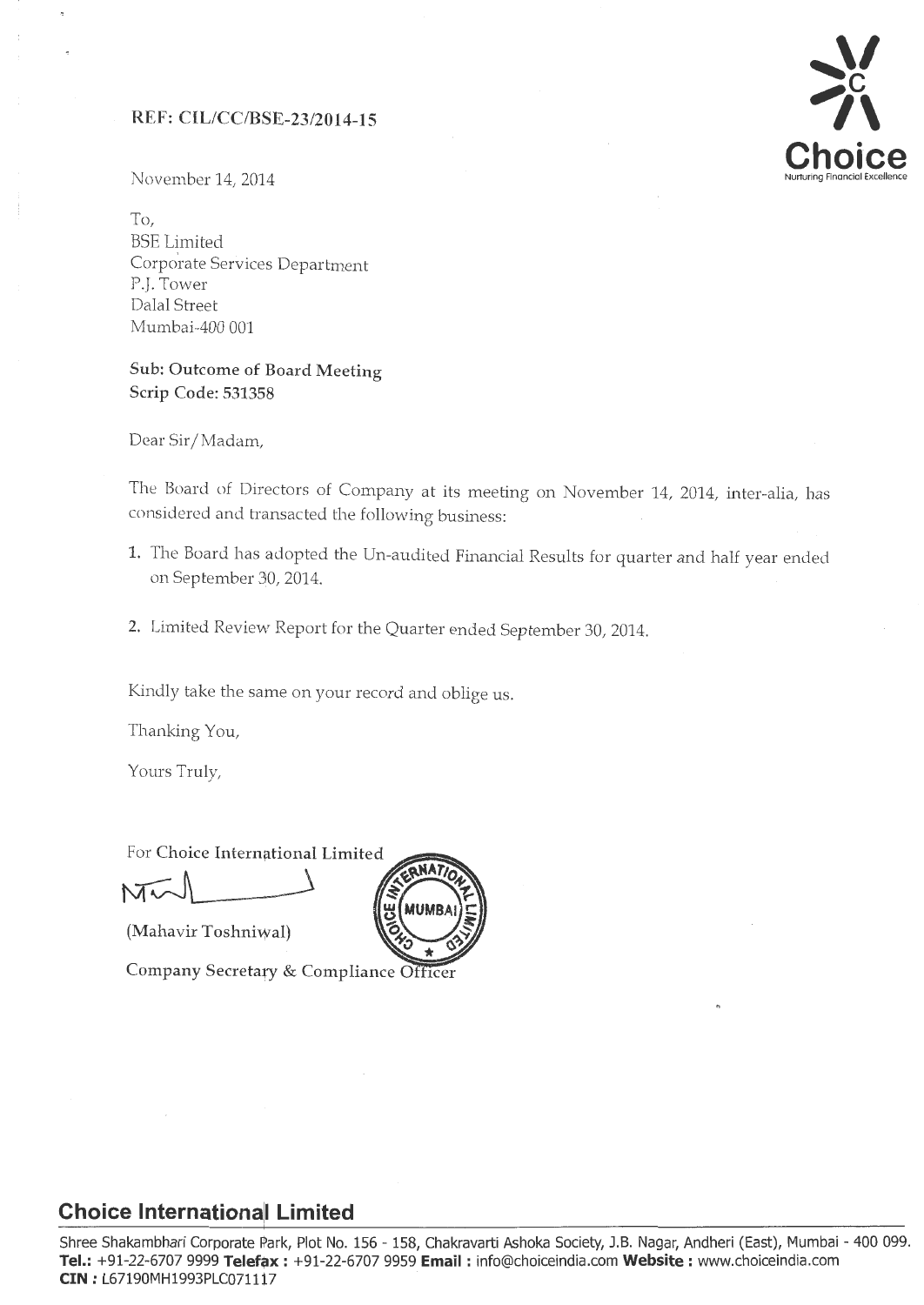

| Part 1                                                                                                      |                                                      |                  |                  |                  |                  |                        | ₹. In Lakhs      |  |
|-------------------------------------------------------------------------------------------------------------|------------------------------------------------------|------------------|------------------|------------------|------------------|------------------------|------------------|--|
| Statement of Consolidated Unaudited Financial Results for the Quarter and Half Year Ended September 30,2014 |                                                      |                  |                  |                  |                  |                        |                  |  |
| Sr. No.                                                                                                     | Particulars                                          |                  | Quarter ended    |                  |                  | <b>Half Year Ended</b> | Year Ended       |  |
|                                                                                                             |                                                      | <b>Unaudited</b> | <b>Unaudited</b> | <b>Unaudited</b> | <b>Unaudited</b> | <b>Unaudited</b>       | <b>Audited</b>   |  |
|                                                                                                             |                                                      | 30.09.2014       | 30.06.2014       | 30.09.2013       | 30.09.2014       | 30.09.2013             | 31.03.2014       |  |
|                                                                                                             | 1 income from Operations                             |                  |                  |                  |                  |                        |                  |  |
|                                                                                                             | (a) Income from Operations / Sales                   | 1038.98          | 1326.85          | 982.81           | 2365.83          | 2347.11                | 5745.49          |  |
|                                                                                                             | (b) Other Operating Income                           | 32.34            | 28.28            | 39.28            | 60.62            | 85.66                  | 127,07           |  |
|                                                                                                             | <b>Total Income from Operations (Net)</b>            | 1071.32          | 1355.13          | 1022.09          | 2426.45          | 2432.77                | 5872.56          |  |
|                                                                                                             | 2 Expenses                                           |                  |                  |                  |                  |                        |                  |  |
|                                                                                                             |                                                      |                  |                  |                  |                  |                        |                  |  |
|                                                                                                             | (a) Operational Cost / Purchase of Stock in Trade    | 278.72           | 339.49           | 417.96           | 618.21           | 1032.01                | 2900.09          |  |
|                                                                                                             | (b) Changes in inventories of finished goods, work-  |                  |                  |                  |                  |                        |                  |  |
|                                                                                                             | in-progress and stock-in-trade                       | 27.33            | 28.60            | (75.93)          | 55.93            | (71.38)                | (348.50)         |  |
|                                                                                                             | (c) Personnel Expenses                               | 238.86           | 524.84           | 381.05           | 763.70           | 777.61                 | 1817.13          |  |
|                                                                                                             | (d) Depreciation and Amortisation Expense            | 60.70            | 59.28            | 31.09            | 119.98           | 62.79                  | 132.04           |  |
|                                                                                                             | (e) Administrative & Other Expenses                  | 64.87            | 50.59            | 71.40            | 115.46           | 138.86                 | 248.88           |  |
|                                                                                                             | <b>Total Expenses</b>                                | 670.48           | 1002.80          | 825.57           | 1673.28          | 1939.89                | 4749.64          |  |
|                                                                                                             |                                                      |                  |                  |                  |                  |                        |                  |  |
|                                                                                                             | 3 Profit/(Loss) from operations before other         |                  |                  |                  |                  |                        |                  |  |
|                                                                                                             | income, finance costs and exceptional Items (1-      |                  |                  |                  |                  |                        |                  |  |
|                                                                                                             | 2)                                                   | 400.84           | 352.33           | 196.52           | 753.17           | 492.88                 | 1122.92          |  |
|                                                                                                             | 4 Other Income                                       | 112.90           | 100.26           | 63.21            | 213.16           | 118.79                 | 292.41           |  |
|                                                                                                             | 5 Profit/(Loss) from ordinary activities before      |                  |                  |                  |                  |                        |                  |  |
|                                                                                                             | finance Cost and exceptional items (3+4)             | 513.74           | 452.59           | 259.73           | 966.33           | 611.67                 | 1415.33          |  |
|                                                                                                             | 6 Finance Costs                                      | 461.78           | 353.22           | 159.80           | 815.00           | 311.93                 | 853.67           |  |
|                                                                                                             | 7 Profit/(Loss) from ordinary activities after       |                  |                  |                  |                  |                        |                  |  |
|                                                                                                             | finance Cost but before exceptional Items (5-6)      |                  |                  |                  |                  |                        |                  |  |
|                                                                                                             |                                                      | 51.96            | 99.37            | 99.93            | 151.33           | 299.74                 | 561.66           |  |
|                                                                                                             | 8 Exceptional Items                                  | 0.00             | 0.00             | 0.00             | 0.00             | 0.00                   | 0.00             |  |
|                                                                                                             | Profit/(loss) from Ordinary Activities before Tax    |                  |                  |                  |                  |                        |                  |  |
|                                                                                                             | $9(7-8)$                                             | 51.96            | 99.37            | 99.93            | 151.33           | 299.74                 | 561.66<br>212.93 |  |
|                                                                                                             | 10 Tax Expenses                                      | 37.05            | 33.73            | 50.69            | 70.79            | 108.10                 |                  |  |
|                                                                                                             | Net Profit/(Loss) from Ordinary Activities after     |                  |                  | 49.24            | 80.54            | 191.64                 | 348.73           |  |
|                                                                                                             | $11$ Tax (9-10)                                      | 14.91<br>0.00    | 65.64<br>0.00    | 0.00             | 0.00             | 0.00                   | 0.00             |  |
|                                                                                                             | 12 Extra-Ordinary Items (net of Tax expense)         | 14.91            | 65.64            | 49.24            | 80.54            | 191.64                 | 348.73           |  |
|                                                                                                             | 13 Net Profit/(Loss) for the period (11-12)          |                  | 0.00             | 0.00             | 0.00             | 0.00                   | 0.00             |  |
|                                                                                                             | 14 Share of profit /(loss) of associates             | 0.00<br>0.00     | 0.00             | 0.00             | 0.00             | 0.00                   | 0.00             |  |
|                                                                                                             | 15 Minority Interest                                 |                  |                  |                  |                  |                        |                  |  |
|                                                                                                             | Net Profit after taxes, minority interest and        | 14.91            | 65.64            | 49.24            | 80.54            | 191.64                 | 348.73           |  |
|                                                                                                             | 16 share of profit of associates                     |                  |                  |                  |                  |                        |                  |  |
|                                                                                                             | 17 Paid Up Equity Share Capital (Face Value Rs 10/-) | 1000.48          | 1000.48          | 1000.48          | 1000.48          | 1000.48                | 1000.48          |  |
| 18                                                                                                          |                                                      |                  |                  |                  |                  |                        |                  |  |
|                                                                                                             | Reserves excluding Revaluation Reserve as per        |                  |                  |                  |                  |                        |                  |  |
|                                                                                                             | Balance Sheet of Previous Accounting Year            |                  |                  |                  |                  |                        | 4,349.93         |  |
| 19                                                                                                          |                                                      |                  |                  |                  |                  |                        |                  |  |
|                                                                                                             | (i) Earnings per Share(EPS) (before Extra            |                  |                  |                  |                  |                        |                  |  |
|                                                                                                             | Ordinary items) (of Rs 10/- each) (not annualised)   |                  |                  |                  |                  |                        |                  |  |
|                                                                                                             | (a) Basic                                            | 0.15             | 0.66             | 0.49             | 0.81             | 1.92                   | 3.49             |  |
|                                                                                                             | (b) Diluted                                          | 0.15             | 0.66             | 0.49             | 0.81             | 1.92                   | 3.49             |  |
| 19                                                                                                          |                                                      |                  |                  |                  |                  |                        |                  |  |
|                                                                                                             | (ii) Earnings per Share(EPS) (after Extra Ordinary   |                  |                  |                  |                  |                        |                  |  |
|                                                                                                             | items)(of Rs 10/- each)(not annualised)              |                  |                  |                  |                  |                        |                  |  |
|                                                                                                             | (a) Basic                                            | 0.15             | 0.66             | 0.49             | 0.81             | 1.92                   | 3.49             |  |
|                                                                                                             | (b) Diluted                                          | 0.15             | 0.66             | 0.49             | 0.81             | 1.92                   | 3.49             |  |





# **Choice International Limited**

 $\overline{a}$ 

Shree Shakambhari Corporate Park, Plot No. 156 - 158, Chakravarti Ashoka Society, J.B. Nagar, Andheri (East), Mumbai - 400 099. **Tel.: +91-22-6707 9999 Telefax: +91-22-6707 9959 <b>Email:** info@choiceindia.com **Website:** www.choicemdia.com **CIN** : L67190MH1993PLC071117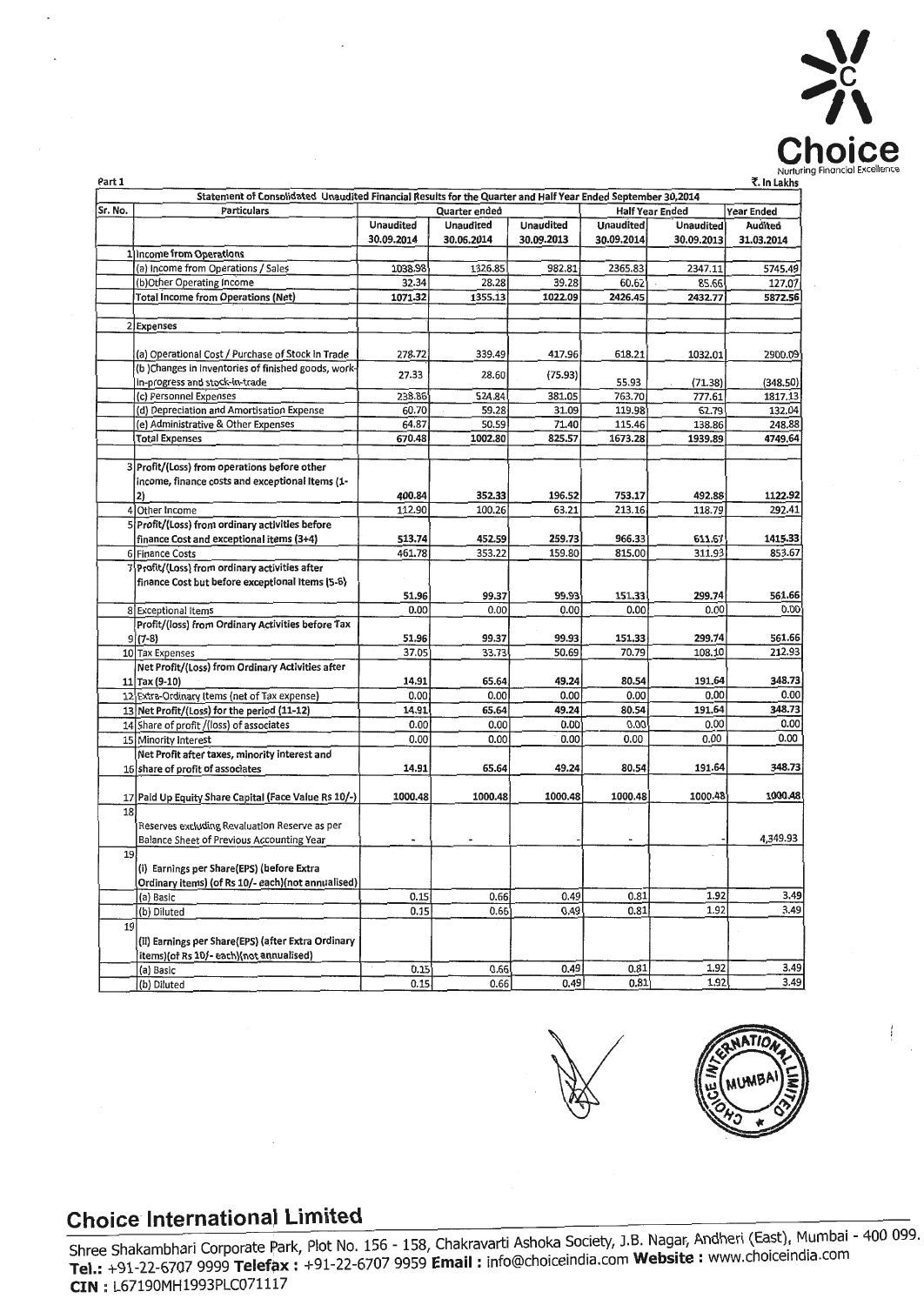| Part II                                                                                    | Select Information for the Quarter and Half Year Ended September 30, 2014 |                                |                                |                                |                                           |                              |
|--------------------------------------------------------------------------------------------|---------------------------------------------------------------------------|--------------------------------|--------------------------------|--------------------------------|-------------------------------------------|------------------------------|
| <b>Particulars</b><br>Sr. No.                                                              |                                                                           | <b>Quarter ended</b>           |                                | <b>Half Year Ended</b>         | Year Ended Nurturing Financial Excellence |                              |
|                                                                                            | <b>Unaudited</b><br>30.09.2014                                            | <b>Unaudited</b><br>30.06.2014 | <b>Unaudited</b><br>30.09.2013 | <b>Unaudited</b><br>30.09.2014 | <b>Unaudited</b><br>30.09.2013            | <b>Audited</b><br>31.03.2014 |
| Public Shareholding:                                                                       |                                                                           |                                |                                |                                |                                           |                              |
| <b>Number of Shares</b>                                                                    | 6318273                                                                   | 6318273                        | 6318273                        | 6318273                        | 6318273                                   | 6318273                      |
| Percentage of Shareholding                                                                 | 63.15%                                                                    | 63.15%                         | 63.15%                         | 63.15%                         | 63.15%                                    | 63.15%                       |
| 2 Promoter and Promoter Group Shareholding                                                 |                                                                           |                                |                                |                                |                                           |                              |
| a) Pledged/Encumbered                                                                      |                                                                           |                                |                                |                                |                                           |                              |
| Number of Shares                                                                           | 750000                                                                    | 750000                         | 750000                         | 750000                         | 750000                                    | 750000                       |
| Percentage of Shares (as a % of the total<br>shareholding of promoters and promoter group  | 20.34%                                                                    | 20.34%                         | 20.34%                         | 20.34%                         | 20.34%                                    | 20.34%                       |
| Percentage of Shares (as a % of the total share<br>capital of the company)                 | 7.50%                                                                     | 7.50%                          | 7.50%                          | 7.50%                          | 7.50%                                     | 7.50%                        |
| b)Non-Encumbered                                                                           |                                                                           |                                |                                |                                |                                           |                              |
| Number of Shares                                                                           | 2936527                                                                   | 2936527                        | 2936527                        | 2936527                        | 2936527                                   | 2936527                      |
| Percentage of Shares (as a % of the total<br>shareholding of promoters and promoter group) | 79.66%                                                                    | 79.66%                         | 79.66%                         | 79.66%                         | 79.66%                                    | 79.66%                       |
| Percentage of Shares (as a % of the total share<br>capital of the company )                | 29.35%                                                                    | 29.35%                         | 29.35%                         | 29.35%                         | 29.35%                                    | 29.35%                       |

| в | <b>Particulars of Investor Complaints</b>      | Quarter ended<br>September 30,<br>2014 |
|---|------------------------------------------------|----------------------------------------|
|   | Pending at the beginning of the quarter        |                                        |
|   | Received during the quarter                    |                                        |
|   | Disposed of during the quarter                 |                                        |
|   | Remaining unresolved at the end of the quarter |                                        |



 $\sum_{i=1}^N$  $\geq$ 

# **Choice International Limited**

Shree Shakambhari Corporate Park, Plot No. 156 - 158, Chakravarti Ashoka Society, J.B. Nagar, Andheri (East), Mumbai - 400 099. **Tel.:** +91-22-6707 9999 **Telef** : +91-22-6707 9959 **Email** : info@choiceindia.com **Website** : www.choiceindia.com **CIN:** L67190MH1993PLC071117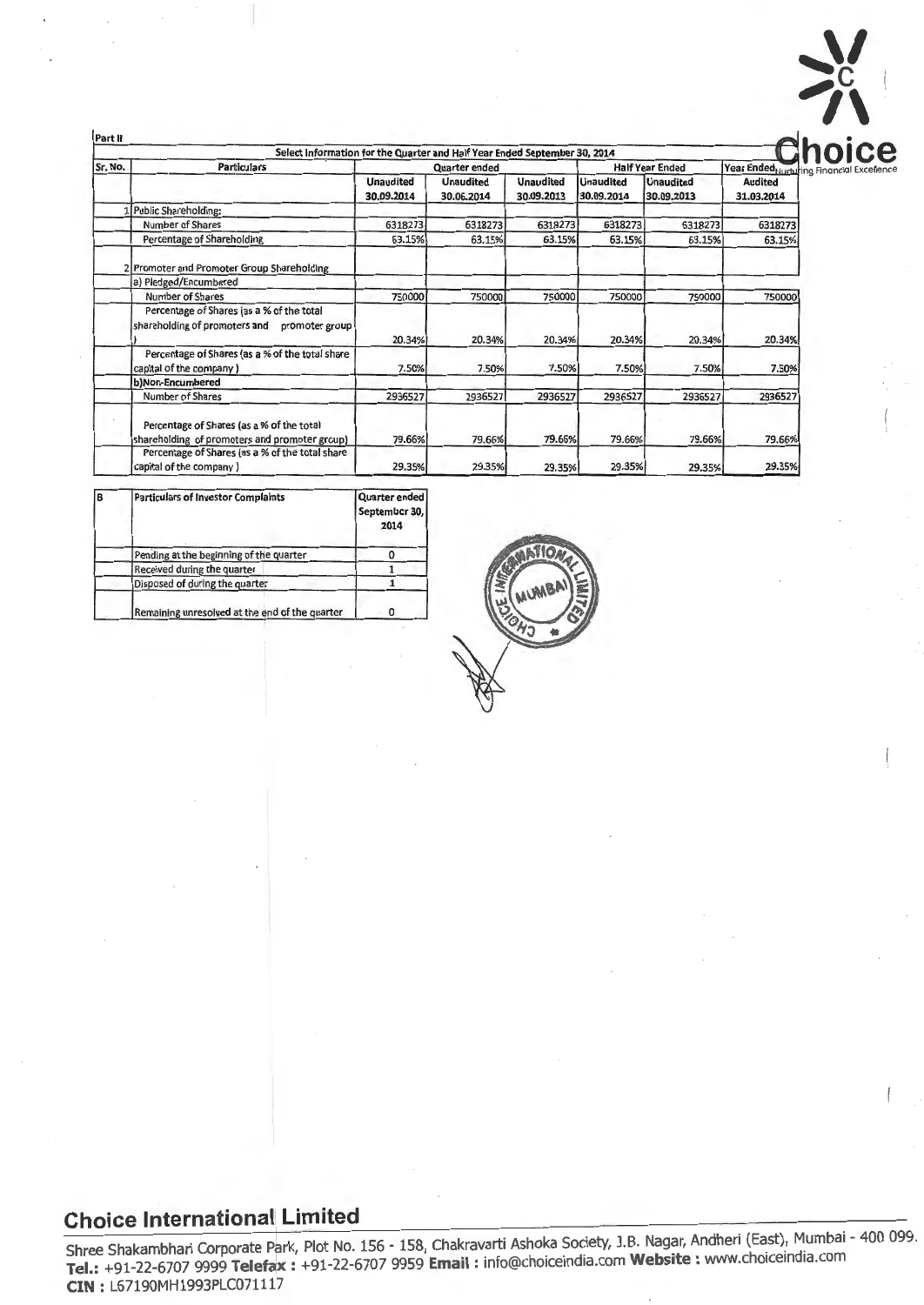

Unaudited Consolidated Segment wise Revenue, Results and Capital Employed for the Quarter and Half Year Ended Septemb

| Sr. No | <b>Particulars</b>                                                           |                                | <b>Quarter Ended</b>           |                                | <b>Half Year Ended</b>         | <b>Year Ended</b>              |                              |
|--------|------------------------------------------------------------------------------|--------------------------------|--------------------------------|--------------------------------|--------------------------------|--------------------------------|------------------------------|
|        |                                                                              | <b>Unaudited</b><br>30.09.2014 | <b>Unaudited</b><br>30.06.2014 | <b>Unaudited</b><br>30.09.2013 | <b>Unaudited</b><br>30.09.2014 | <b>Unaudited</b><br>30.09.2013 | <b>Audited</b><br>31.03.2014 |
|        | LSegment Revenue                                                             |                                |                                |                                |                                |                                |                              |
|        | a. Broking Services                                                          | 744.35                         | 723.22                         | 442.15                         | 1467.57                        | 864.47                         | 1985.52                      |
|        | b. Investment Banking Services                                               | 129.48                         | 174.43                         | 161.42                         | 303.91                         | 700.73                         | 1351.79                      |
|        | c. Outsourcing Services                                                      | 81.85                          | 346.69                         | 305.53                         | 428.54                         | 611.08                         | 1504.42                      |
|        | d. NBFC & Other Services                                                     | 252.99                         | 146.85                         | 252.11                         | 399.84                         | 432.10                         | 1279.55                      |
|        | <b>Total</b>                                                                 | 1208.67                        | 1391.19                        | 1161.21                        | 2599.86                        | 2608.38                        | 6121.28                      |
|        | Less : Inter Segment Revenue                                                 | 137.35                         | 36.06                          | 139.12                         | 173.41                         | 175.61                         | 248.72                       |
|        | <b>Net Income from Operations</b>                                            | 1071.32                        | 1355.13                        | 1022.09                        | 2426.45                        | 2432.77                        | 5872.56                      |
|        | 2 Segment Results Profit/(Loss) before tax and<br>interest from each segment |                                |                                |                                |                                |                                |                              |
|        | a. Broking Services                                                          | 92.54                          | 92.13                          | 74.87                          | 184.67                         | 153.96                         | 297.94                       |
|        | b. Investment Banking Services                                               | 26.64                          | 3.77                           | 18.17                          | 30.41                          | 91.65                          | 154.57                       |
| C.     | <b>Outsourcing Services</b>                                                  | 3.50                           | 35.08                          | 28.39                          | 38.58                          | 68.32                          | 152.08                       |
|        | d. NBFC & Other Services                                                     | 120.43                         | 116.83                         | 117.37                         | 237.26                         | 259.53                         | 509.93                       |
|        | e. Unallocated                                                               | 0.00                           | 0.00                           | 0.00                           | 0.00                           | 0.00                           | 0.00                         |
|        | Total                                                                        | 243.11                         | 247.81                         | 238.80                         | 490.92                         | 573.46                         | 1114.52                      |
|        | Less : Finance Cost                                                          | 122.22                         | 85.31                          | 80.84                          | 207.53                         | 155.48                         | 327.40                       |
|        | Other Unallocable Expenditure Net Off                                        | 69.42                          | 63.59                          | 59.30                          | 133.01                         | 120.63                         | 230.27                       |
|        | Add: Unallocable Income                                                      | 0.49                           | 0.46                           | 1.27                           | 0.95                           | 2.39                           | 4.81                         |
|        | <b>Total Profit/(Loss) before Tax</b>                                        | 51.96                          | 99.37                          | 99.93                          | 151.33                         | 299.74                         | 561.66                       |

Notes:

1. The aforesaid consolidated financial results were reviewed by the Audit Committee of the Board and subsequently approved by the Board of Directors of the Company at its meeting held on November 14, 2014. The financial results for the quarter and half year ended September 30, 2014 have been reviewed by the Statutory Auditors of the Company.

2. The above consolidated results includes the results of : Choice International Limited and its subsidiaries namely: Choice Capital Advisors Private Limited,Choice Insurance Brokers Private Limited,Choice Equity Braking Private Limited, Choice Wealth Management Private Limited, Choice Merchandise Braking Private Limited, Choice Business Services Private Limited and Choice Corporate Services Private Limited, and have been extracted from consolidated financial statements prepared in accordance with the principles as set out in the Accounting Standard -21.

3. Choice International and its subsidiaries operations predominantly relates to four business segments i.e. NBFC operations, braking services, investment banking.

outsourcing services. Business segments have been identified as seperable primary segment in accordance with Accounting Standard 17 " Segment Reporting" as

prescribed under Companies (Accounting Standards)Rules,2006, taking into account the organisational and internal reporting structure as well as evaluation of risks I

and returns of these segments. The balance is shown as unallocated items.

4. Fixed Assets used in Company's Business or Liabilities have not been identified to any reportable segment, as the fixed assets are used interchangeably between segments. It is not possible to furnish segment disclosure relating to total assets and liabilities.

| 5. Unaudited financial results of Choice International Limited (Standalone) are as follows: |            | <b>(₹ in Lakhs)</b>  |            |            |            |                   |  |
|---------------------------------------------------------------------------------------------|------------|----------------------|------------|------------|------------|-------------------|--|
|                                                                                             |            | <b>Quarter Ended</b> |            |            |            | <b>Year Ended</b> |  |
| Particulars                                                                                 | 30.09.2014 | 30.06.2014           | 30.09.2013 | 30.09.2014 | 30.09.2013 | 31.03.2014        |  |
| Revenue                                                                                     | 253.09     | 146.96               | 252.52     | 400.05     | 432.90     | 1281.07           |  |
| <b>Profit Before Tax</b>                                                                    | 66.58      | 4.31                 | 116.25     | 70.89      | 158.37     | 201.76            |  |
| <b>Profit After Tax</b>                                                                     | 52.87      | 3.42                 | 92.30      | 56.29      | 125.74     | 136.52            |  |

6. The company has opted to publish the consolidated financial results, pursuant to option made available as per clause 41 of the Listing Agreement. The standalone financial results of the Parent Company for the quarter ended September 30,2014 are available on the Company's website viz. www.choiceindia.com 7. Effective from 01.04,2014, the company has charged depreciation based on the revised remaining useful life of assets as per the requiremnet of Schedule II of the Companies Act,2013. Due to above, depreciation charge for the quarter ended & six months ended on Sepetmber 30, 2014 is higher by Rs. 24,75,969/- & Rs. 49,01,784/- respectively.

8. The effect of deferred tax liability and provision of retirement benefits shall be considered at the end of the accounting year.

.•

9. Figures of the previous year/period have been regrouped /reclassified where wer deemed necessary.

Place: Mumbai Date: November 14,2014

ternational Limited For C (Kamal Managing Director DIN- 01518700

# **Choice International Limited-**

Shree Shakambhari Corporate Park, Plot No. 156 - 158, Chakravarti Ashoka Society, J.B. Nagar, Andheri (East), Mumbai - 400 099. **Tel.:** +91-22-6707 9999 **Telefax:** +91-22-6707 9959 **Email:** info@choiceindia.com Website: www.choiceindia.com **CIN** : L67190MH1993PLC071117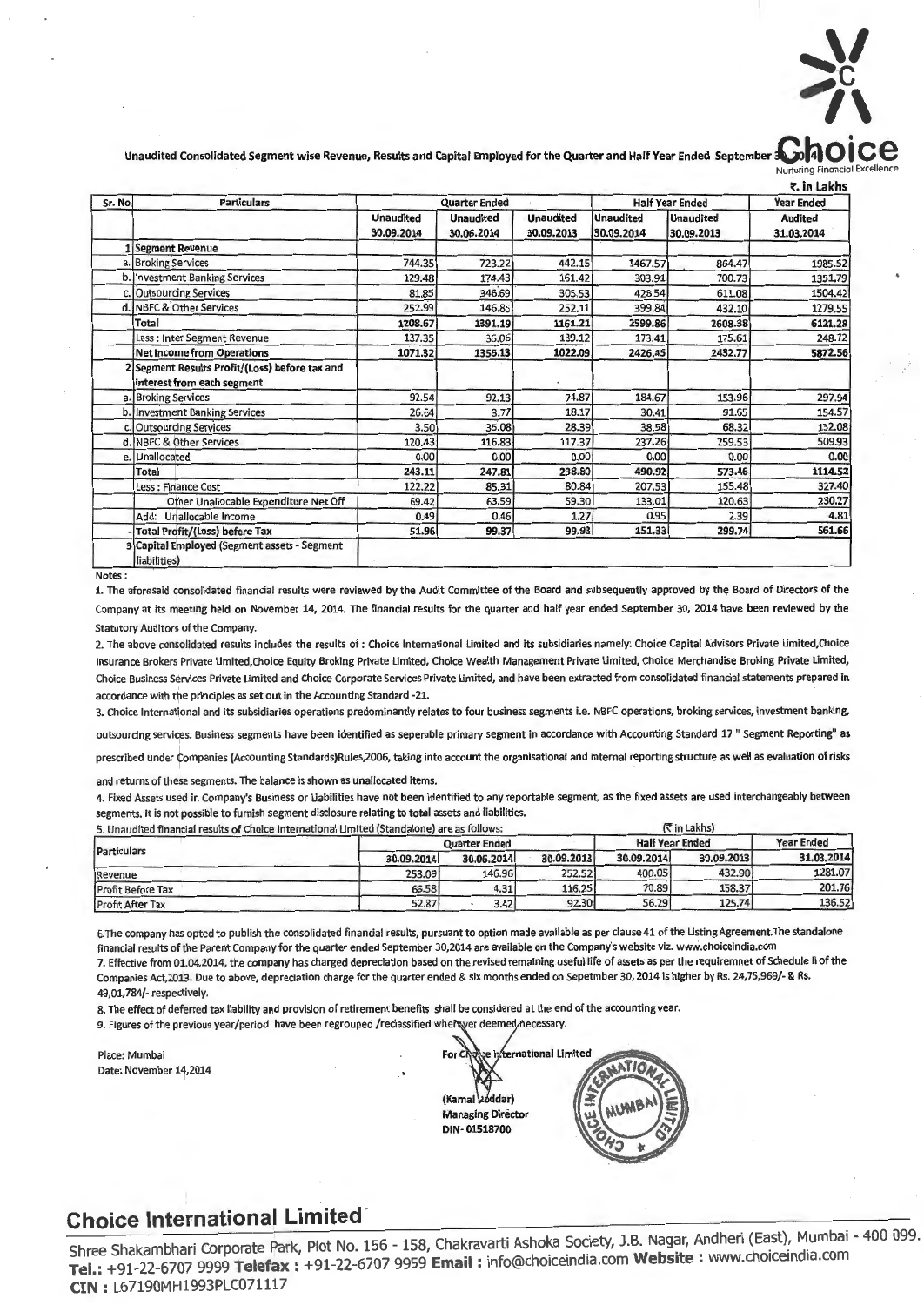

**GUPTA SHYAM & Co CA. Shyamsunder Gupta** Chartered Accountants  $\{B\text{ Com(Hon.)}\}$ . FCA, DISA (ICAI ) 11, Sukhsagar, Akurli X Rd no1, Kandivali (E), Mumbai-101. E-mail: kapildhara@mtnl.net.in Phone/Telefax: 2887 0869. **Ref: SSG/ REPO/ Q2 / 2014-15** 

**Date: 14-11-2014** 

## **LIMITED REVIEW REPORT**

To, The Board of Directors Choice International Limited Shree Shakambhari Corporate Park Plot No 156,157 & 158, Chakravarti Ashok Society J. B. Nagar, Off Sahar Road, Andheri (East), Mumbai - 400099

Dear Sir,

We have reviewed the accompanying statement of unaudited consolidated financial results of **Choice International 4imited for the quarter ended on September 30,** 2014\_except for the disclosures regarding 'Public Shareholding' and 'Promoter and Promoter Group Shareholding' which have been traced from disclosures made by the management and have not been audited by us.. This statement is the responsibility of the Company's Management and has been approved by Board of Directors I Committee of Board of Directors. Our responsibility is to issue a report on these financial statements based on our review. These financial statements of  $\mathbb{R}^2$ 

We conducted our review in accordance with the Standard in Review Management (SRE) 2410 engagements to Review Financial Statements issued by Institute of Chartered Accountants of India. This standard requires that we plan & perform the review to obtain moderate assurance as to whether the financial statements are free of material misstatement. A Review is limited primarily to inquiries of company personnel and analytical procedures applied to financial data and thus provide less assurance than an audit. We have not performed audit and accordingly, we do not express an audit opinion.

Further We did not reviewed the Statement of unaudited financial results of seven subsidiaries whose unaudited quarterly financial statements reflect the total assets of Rs.1453055696 /-, revenue of Rs.106848914 /- and the net profit of Rs.6335806 /- for the quarter ended on September, 30 , 2014. The financial information of these subsidiaries have been audited by other auditor whose reports have been furnished to us by the management, and our opinion on the quarterly financial results is based solely on the report of the other auditor.

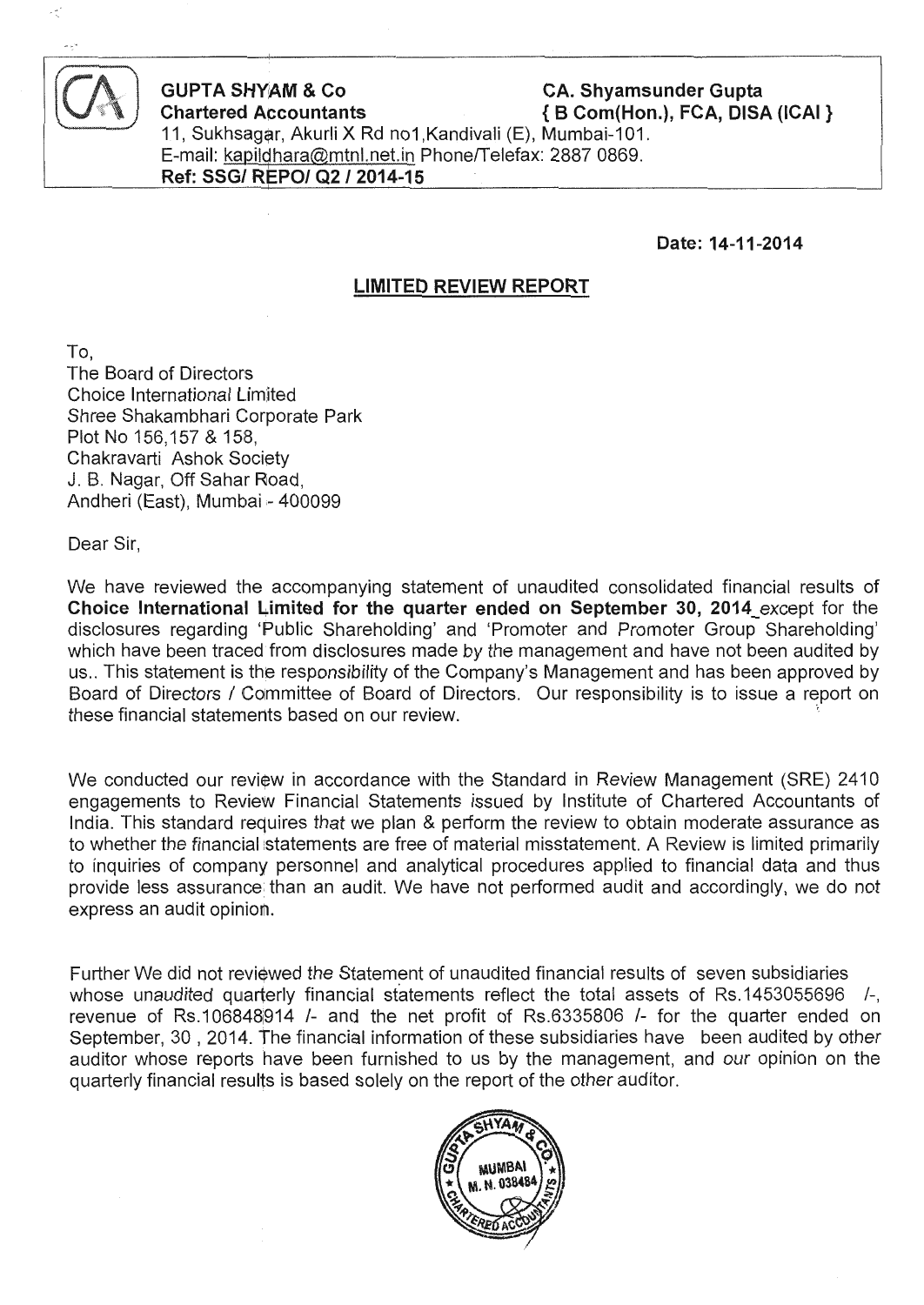Based on our review conducted as above, nothing has come to our notice that causes us to believe that the accompanying statement of unaudited consolidated financial results prepared in accordance with accounting standards and other recognized accounting practices and policies has not disclosed the information required to be disclosed in terms of Clause 41 of the Listing Agreement including the manner in which it is to be disclosed, or that it contains any material misstatement.

**For Gupta Shyam & C0. Chartered Accountants For Gupta Shyam & Co.**<br>Chartered Accountants<br>FRN:103450W<br>
<del>Example of</del> the Contract of the Contract of the Contract of the Contract of the Contract of the Contract of the Contract of the Contract of the Contract of the Co

 $\mathcal{L}$  . OR  $\mathcal{L}$  is  $\mathcal{L}$ 

**CA Shyamsunder Gupta Proprietor Membership No.038484** 

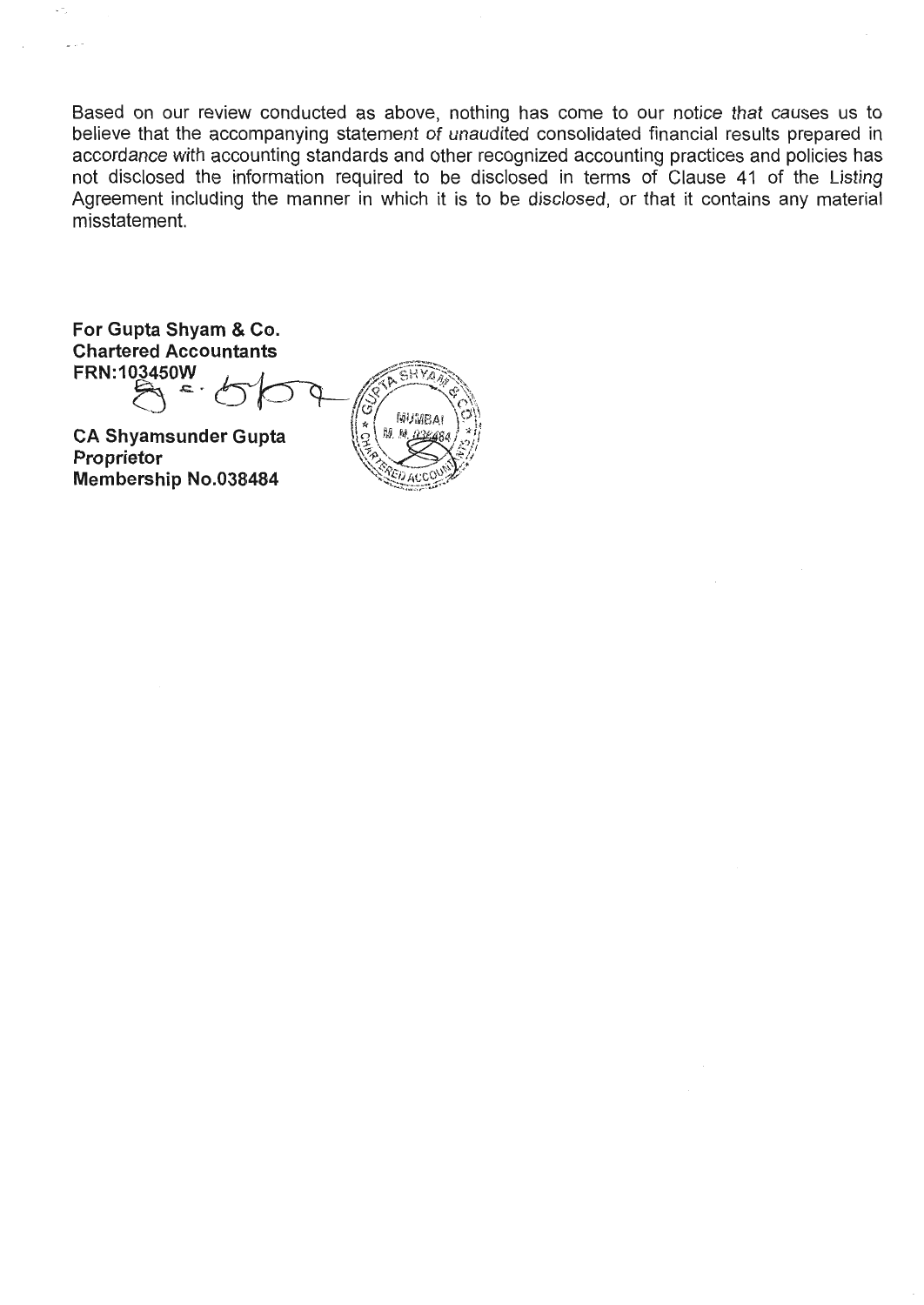

·-.

9.

| Quarter ended<br><b>Half Year Ended</b><br>Sr.<br><b>Particulars</b><br>No.<br><b>Unaudited</b><br><b>Unaudited</b><br><b>Unaudited</b><br><b>Unaudited</b><br><b>Unaudited</b><br>30.09.2014<br>30.06.2014<br>30.09.2013<br>30.09.2014<br>30.09.2013<br>1 Income from Operations<br>(a) Income from Operations/Sales<br>252.11<br>252.99<br>146.85<br>399.84<br>432.10<br>(b)Other Operating Income<br>0.00<br>0.00<br>0.00<br>0.00<br>0.00<br><b>Total Income from Operations (Net)</b><br>252.11<br>252.99<br>146.85<br>399.84<br>432.10<br>2 Expenses | Year Ended<br><b>Audited</b><br>31.03.2014 |
|-----------------------------------------------------------------------------------------------------------------------------------------------------------------------------------------------------------------------------------------------------------------------------------------------------------------------------------------------------------------------------------------------------------------------------------------------------------------------------------------------------------------------------------------------------------|--------------------------------------------|
|                                                                                                                                                                                                                                                                                                                                                                                                                                                                                                                                                           |                                            |
|                                                                                                                                                                                                                                                                                                                                                                                                                                                                                                                                                           |                                            |
|                                                                                                                                                                                                                                                                                                                                                                                                                                                                                                                                                           |                                            |
|                                                                                                                                                                                                                                                                                                                                                                                                                                                                                                                                                           |                                            |
|                                                                                                                                                                                                                                                                                                                                                                                                                                                                                                                                                           | 1279.55                                    |
|                                                                                                                                                                                                                                                                                                                                                                                                                                                                                                                                                           | 0.00                                       |
|                                                                                                                                                                                                                                                                                                                                                                                                                                                                                                                                                           | 1279.55                                    |
|                                                                                                                                                                                                                                                                                                                                                                                                                                                                                                                                                           |                                            |
|                                                                                                                                                                                                                                                                                                                                                                                                                                                                                                                                                           |                                            |
| (a) Operational Cost / Purchase of Stock in                                                                                                                                                                                                                                                                                                                                                                                                                                                                                                               |                                            |
| Trade<br>0.06<br>0.01<br>0.26<br>0.07<br>0.75                                                                                                                                                                                                                                                                                                                                                                                                                                                                                                             | 523.54                                     |
| (b) Changes in inventories of finished                                                                                                                                                                                                                                                                                                                                                                                                                                                                                                                    |                                            |
| goods, work-in-progress and stock-in-trade                                                                                                                                                                                                                                                                                                                                                                                                                                                                                                                |                                            |
| (4.76)<br>(5.98)<br>(4.12)<br>(10.74)<br>(2.29)                                                                                                                                                                                                                                                                                                                                                                                                                                                                                                           | 1.01                                       |
| (c) Personnel Expenses<br>14.73<br>14.51<br>16.30<br>29.24<br>33.13                                                                                                                                                                                                                                                                                                                                                                                                                                                                                       | 55.83                                      |
| (d) Depreciation and Amortisation                                                                                                                                                                                                                                                                                                                                                                                                                                                                                                                         |                                            |
| 21.52<br>57.63<br>28.26<br>45.06<br>Expenses<br>29.37                                                                                                                                                                                                                                                                                                                                                                                                                                                                                                     | 90.27                                      |
| (e) Administrative & Other Expenses<br>24.94<br>20.49<br>21.47<br>45.43<br>42.40                                                                                                                                                                                                                                                                                                                                                                                                                                                                          | 81.26                                      |
| 121.63<br>64.29<br>57.34<br>55.43<br>119.05<br><b>Total Expenses</b>                                                                                                                                                                                                                                                                                                                                                                                                                                                                                      | 751.91                                     |
| 3 Profit/(Loss) from operations before other                                                                                                                                                                                                                                                                                                                                                                                                                                                                                                              |                                            |
| income, finance costs and exceptional                                                                                                                                                                                                                                                                                                                                                                                                                                                                                                                     |                                            |
| 89.51<br>196.68<br>278.21<br>313.05<br>Items $(1-2)$<br>188.70                                                                                                                                                                                                                                                                                                                                                                                                                                                                                            | 527.64                                     |
| Other Income<br>0.21<br>0.80<br>0.11<br>0.41<br>0.10<br>4                                                                                                                                                                                                                                                                                                                                                                                                                                                                                                 | 1.52                                       |
| 5 Profit/(Loss) from ordinary activities                                                                                                                                                                                                                                                                                                                                                                                                                                                                                                                  |                                            |
| before finance Cost and exceptional items<br>89.62<br>197.09<br>278.42<br>313.85<br>188.80                                                                                                                                                                                                                                                                                                                                                                                                                                                                | 529.16                                     |
| 85.31<br>155.48<br>6 Finance Costs<br>122.22<br>80.84<br>207.53                                                                                                                                                                                                                                                                                                                                                                                                                                                                                           | 327.40                                     |
| Profit/(Loss) from ordinary activities after                                                                                                                                                                                                                                                                                                                                                                                                                                                                                                              |                                            |
| finance Cost but before exceptional Items<br>116.25<br>70.89<br>158.37<br>66.58<br>4.31                                                                                                                                                                                                                                                                                                                                                                                                                                                                   | 201.76                                     |
| 0.00<br>0.00<br>0.00<br>0.00<br>0.00<br>8 Exceptional Items                                                                                                                                                                                                                                                                                                                                                                                                                                                                                               | 0.00                                       |
| Profit/(loss) from Ordinary Activities                                                                                                                                                                                                                                                                                                                                                                                                                                                                                                                    |                                            |
| 9 before Tax (7-8)<br>116.25<br>70.89<br>158.37<br>66.58<br>4.31                                                                                                                                                                                                                                                                                                                                                                                                                                                                                          | 201.76                                     |
| 23.95<br>14.60<br>32.63<br>13.71<br>0.89<br>10 Tax Expenses                                                                                                                                                                                                                                                                                                                                                                                                                                                                                               | 65.24                                      |
| Net Profit/(Loss) from Ordinary Activities                                                                                                                                                                                                                                                                                                                                                                                                                                                                                                                |                                            |
| 56.29<br>125.74<br>11 after Tax (9-10)<br>52.87<br>3.42<br>92.30                                                                                                                                                                                                                                                                                                                                                                                                                                                                                          | 136.52                                     |
| 0.00<br>0.00<br>0.00<br>12 Extra-Ordinary Items<br>0.00<br>0.00                                                                                                                                                                                                                                                                                                                                                                                                                                                                                           | 0.00                                       |
| 125.74<br>3.42<br>92.30<br>56.29<br>13 Net Profit/(Loss) for the period (11-12)<br>52.87                                                                                                                                                                                                                                                                                                                                                                                                                                                                  | 136.52                                     |
| Paid Up Equity Share Capital (Face Value                                                                                                                                                                                                                                                                                                                                                                                                                                                                                                                  |                                            |
| 1000.48<br>1000.48<br>1000.48<br>1000.48<br>1000.48<br>$14$ Rs $10/-$                                                                                                                                                                                                                                                                                                                                                                                                                                                                                     | 1000.48                                    |
| 15 Reserves excluding Revaluation Reserve as                                                                                                                                                                                                                                                                                                                                                                                                                                                                                                              |                                            |
| per Balance Sheet of Previous Accounting                                                                                                                                                                                                                                                                                                                                                                                                                                                                                                                  |                                            |
| Year                                                                                                                                                                                                                                                                                                                                                                                                                                                                                                                                                      | 3911.39                                    |
| (i) Earnings per Share(EPS) (before Extra                                                                                                                                                                                                                                                                                                                                                                                                                                                                                                                 |                                            |
| Ordinary items) (of ₹10 each)(not                                                                                                                                                                                                                                                                                                                                                                                                                                                                                                                         |                                            |
| 16 annualised)                                                                                                                                                                                                                                                                                                                                                                                                                                                                                                                                            |                                            |
| 0.92<br>0.56<br>1.26<br>0.53<br>0.03<br>(a) Basic                                                                                                                                                                                                                                                                                                                                                                                                                                                                                                         | 1.36                                       |
| 0.03<br>0.92<br>0.56<br>1.26<br>0.53<br>(b) Diluted                                                                                                                                                                                                                                                                                                                                                                                                                                                                                                       | 1.36                                       |
| (ii) Earnings per Share(EPS) (after Extra                                                                                                                                                                                                                                                                                                                                                                                                                                                                                                                 |                                            |
| 16 Ordinary items) (of ₹10 each) (not                                                                                                                                                                                                                                                                                                                                                                                                                                                                                                                     |                                            |
| 0.03<br>0.92<br>0.56<br>1.26<br>0.53<br>(a) Basic                                                                                                                                                                                                                                                                                                                                                                                                                                                                                                         | 1.36                                       |
|                                                                                                                                                                                                                                                                                                                                                                                                                                                                                                                                                           |                                            |
| 0.92<br>0.56<br>1.26<br>0.53<br>0.03<br>(b) Diluted                                                                                                                                                                                                                                                                                                                                                                                                                                                                                                       | 1.36                                       |
|                                                                                                                                                                                                                                                                                                                                                                                                                                                                                                                                                           |                                            |

# **Choice International Limited**  and the set of the set of the set of the set of the set of the set of the set of the set of the set of the set of the set of the set of the set of the set of the set of the set of the set of

Choice International Limited<br>Shree Shakambhari Corporate Park, Plot No. 156 - 158, Chakravarti Ashoka Society, J.B. Nagar, Andheri (East),  $\overline{\mathbb{R}}$ (MM<sup>948</sup>) **Tel.:** +91-22-6707 9999 **Telefax :** +91-22-6707 9959 **Email :** info@choiceindia.com **Website :** www.choiceindia.com CIN: L67190MH1993PLC071117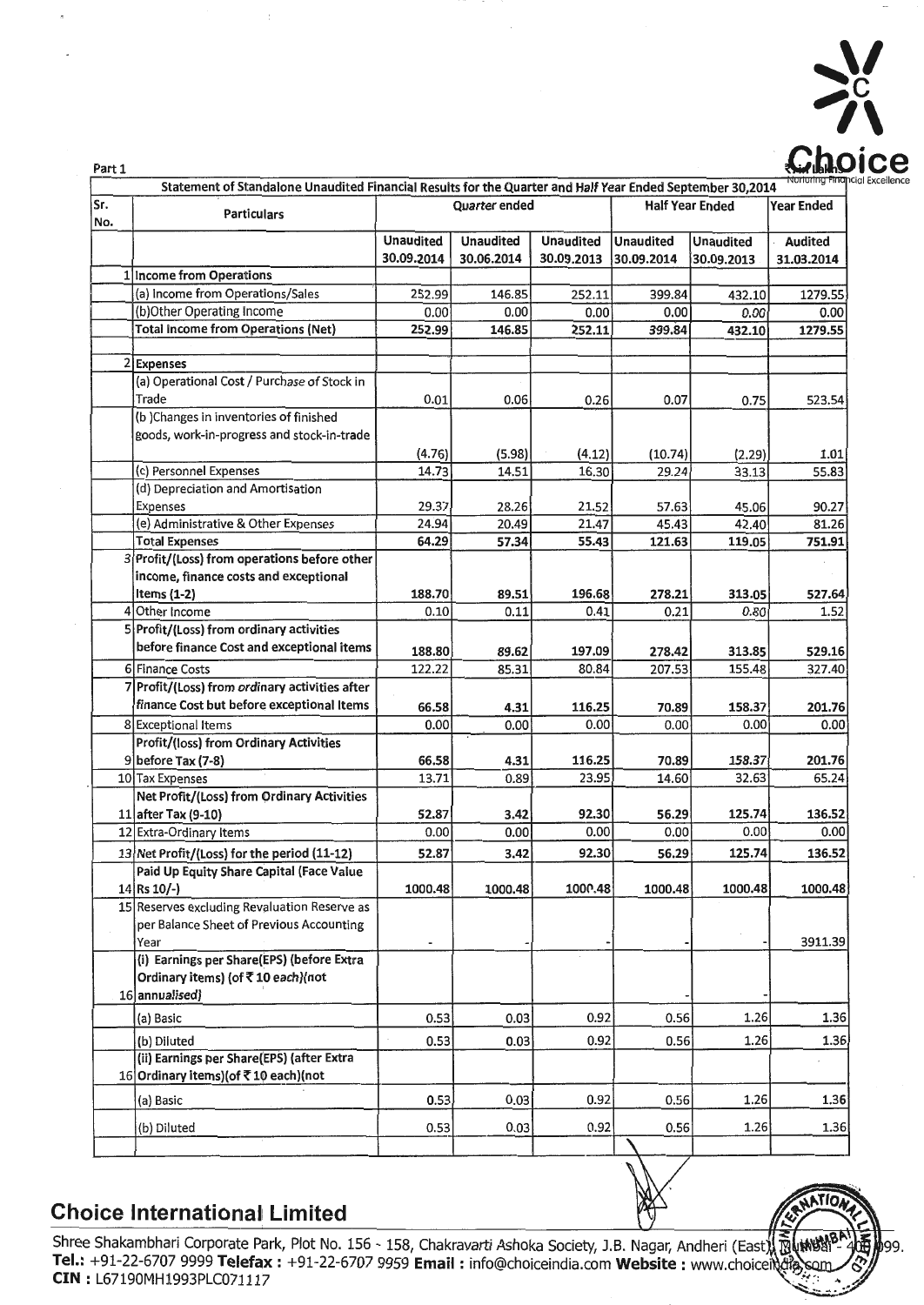

| Part II    |                                                                           |                  |                      |                  |                        |                   |                       |
|------------|---------------------------------------------------------------------------|------------------|----------------------|------------------|------------------------|-------------------|-----------------------|
|            | Select Information for the Quarter and Half Year Ended September 30, 2014 |                  |                      |                  |                        |                   | Nurturing Findncial E |
| Sr.<br>No. | <b>Particulars</b>                                                        |                  | <b>Quarter ended</b> |                  | <b>Half Year Ended</b> | <b>Year Ended</b> |                       |
|            |                                                                           | <b>Unaudited</b> | <b>Unaudited</b>     | <b>Unaudited</b> | <b>Unaudited</b>       | <b>Unaudited</b>  | <b>Audited</b>        |
|            |                                                                           | 30.09.2014       | 30.06.2014           | 30.09.2013       | 30.09.2014             | 30.09.2013        | 31.03.2014            |
|            | 1 Public Shareholding:                                                    |                  |                      |                  |                        |                   |                       |
|            | Number of Shares                                                          | 6318273          | 6318273              | 6318273          | 6318273                | 6318273           | 6318275               |
|            | Percentage of Shareholding                                                | 63.15%           | 63.15%               | 63.15%           | 63.15%                 | 63.15%            | 63.15%                |
|            | 2 Promoter and Promoter Group Shareholding                                |                  |                      |                  |                        |                   |                       |
|            | a) Pledged/Encumbered                                                     |                  |                      |                  |                        |                   |                       |
|            | Number of Shares                                                          | 750000           | 750000               | 750000           | 750000                 | 750000            | 750000                |
|            | Percentage of Shares (as a % of the<br>total                              |                  |                      |                  |                        |                   |                       |
|            | shareholding of promoters and<br>promoter                                 |                  |                      |                  |                        |                   |                       |
|            | group)                                                                    | 20.34%           | 20.34%               | 20.34%           | 20.34%                 | 20.34%            | 20.34%                |
|            | Percentage of Shares (as a % of the total                                 |                  |                      |                  |                        |                   |                       |
|            | share capital of the company)                                             | 7.50%            | 7.50%                | 7.50%            | 7.50%                  | 7.50%             | 7.50%                 |
|            | b)Non-Encumbered                                                          |                  |                      |                  |                        |                   |                       |
|            | <b>Number of Shares</b>                                                   | 2936527          | 2936527              | 2936527          | 2936527                | 2936527           | 2936527               |
|            | Percentage of Shares (as a % of the total                                 |                  |                      |                  |                        |                   |                       |
|            | shareholding of promoters and promoter                                    |                  |                      |                  |                        |                   |                       |
|            | group)                                                                    | 79.66%           | 79.66%               | 79.66%           | 79.66%                 | 79.66%            | 79.66%                |
|            | Percentage of Shares (as a % of the total                                 |                  |                      |                  |                        |                   |                       |
|            | share capital of the company)                                             | 29.35%           | 29.35%               | 29.35%           | 29.35%                 | 29.35%            | 29.35%                |
|            |                                                                           |                  |                      |                  |                        |                   |                       |

| в | <b>Particulars of Investor Complaints</b> | Quarter<br>ended<br>September<br>30, 2014 |
|---|-------------------------------------------|-------------------------------------------|
|   | Pending at the beginning of the quarter   |                                           |
|   | Received during the quarter               |                                           |
|   | Disposed of during the quarter            |                                           |
|   | Remaining unresolved at the end of the    |                                           |
|   | quarter                                   |                                           |

### Notes:

1. The aforesaid standalone financial results were reviewed by the Audit Committee of the Board and subsequently approved by the Board of Directors of the Company at its meeting held on November 14, 2014. The financial results for the quarter and half year ended September 30,2014 have been reviewed by the Statutory Auditors of the Company.

2. Based on the guiding principles stated in accounting 5tandard 17 "Segment Reporting", the management does not recognise any distinguishable component of the company.

3. Effective from 01.04.2014, the company has charged depreciation based on the revised remaining useful life of assets as per the requiremnet of Schedule II of the Companies Act,2013. Due to above, depreciation charge for the quarter ended & six months ended on September 30, 2014 is higher by Rs. 6,40,791/- & Rs.12,04,061/- respectively.

4. The effect of deferred tax liability and provision of retirement benefits shall be considered at the end of the accounting year.

5. The figures for the previous year/period have been regrouped and rearr anged wherever deemed necessary. 6. The results will be available on the Company's website "www.choiceindia.com"

Place: Mumbai Date: November 14, 2014 (Kama\Poddar) Managing Director (DIN- 01518700}



## **Choice International Limited**

Shree Shakambhari Corporate Park, Plot No. 156 - 158, Chakravarti Ashoka Society, J.B. Nagar, Andheri (East), Mumbai - 400 099. **Tel.:** +91-22-6707 9999 **Telefax:** +91-22-6707 9959 **Email:** info@choiceindia.com **Website:** www.choiceindia.com **CIN:** L67190MH1993PLC071117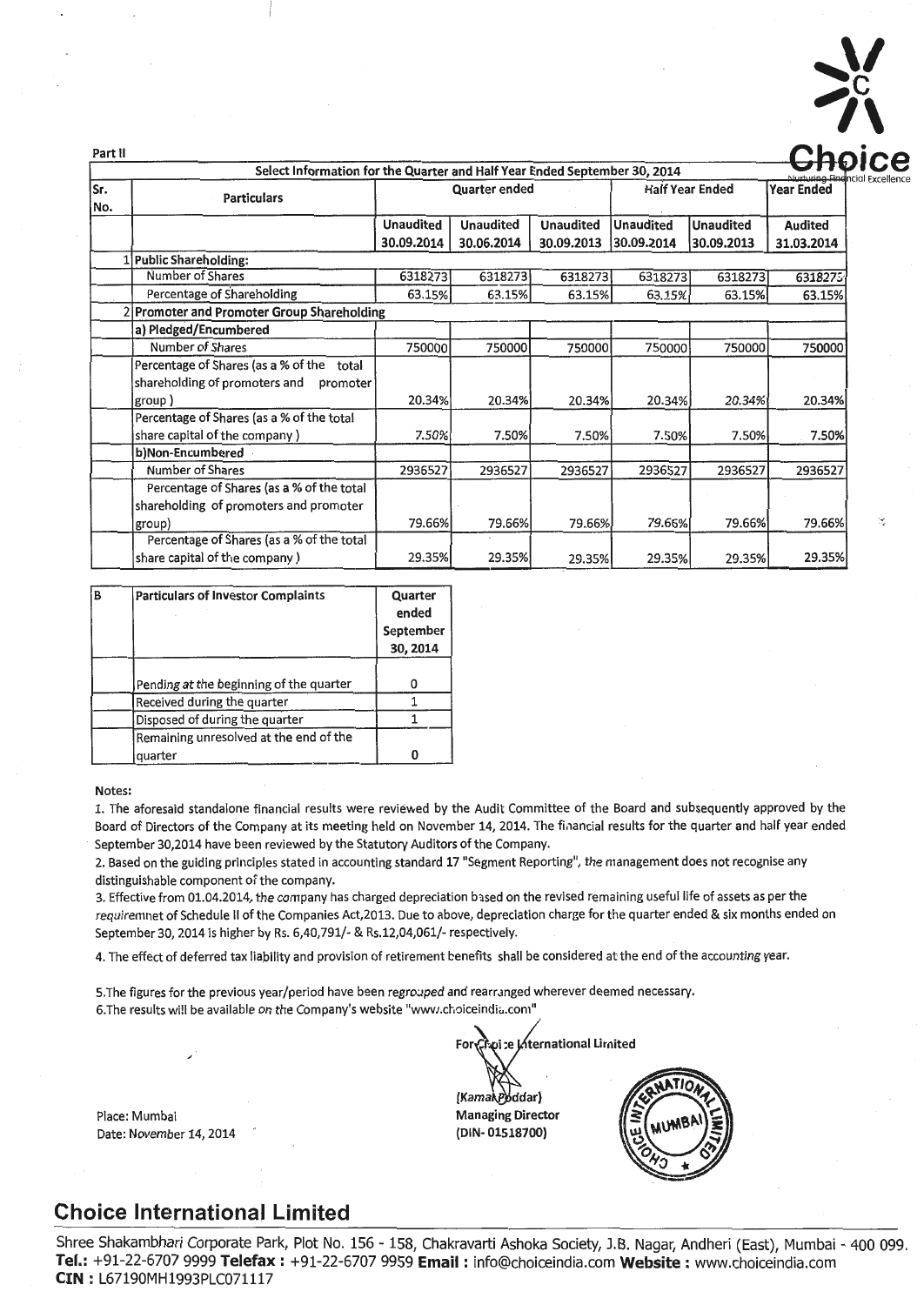

### Standalone & Consolidated Statement of Assets and Liabilities

|   | (х. іл сакпу)                               |             |                                     |                  |                  |  |  |  |  |
|---|---------------------------------------------|-------------|-------------------------------------|------------------|------------------|--|--|--|--|
|   |                                             |             | <b>Standalone</b>                   | Consolidated     |                  |  |  |  |  |
|   | <b>Particulars</b>                          |             | As at 30.09.2014   As at 31.03.2014 | As at 30.09.2014 | As at 31.03.2014 |  |  |  |  |
|   |                                             | (Unaudited) | (Audited)                           | (Unaudited)      | (Audited)        |  |  |  |  |
|   | A EQUITY AND LIABILITIES                    |             |                                     |                  |                  |  |  |  |  |
|   |                                             |             |                                     |                  |                  |  |  |  |  |
|   | 1 Shareholders' funds                       |             |                                     |                  |                  |  |  |  |  |
|   | (a) Share capital                           | 1000.48     | 1000.48                             | 1000.48          | 1000.48          |  |  |  |  |
|   | (b) Reserves and surplus                    | 3999.19     | 3947.87                             | 4656.02          | 4582.19          |  |  |  |  |
|   | Sub-total - Shareholders' funds             | 4999.67     | 4948.35                             | 5656.5           | 5582.67          |  |  |  |  |
|   | 2 Share application money pending allotment | 0.00        | 0.00                                | 0.00             | 0.00             |  |  |  |  |
|   | 3 Minority interest                         | 0.00        | 0.00                                | 0.00             | 0.00             |  |  |  |  |
|   | 4 Non-current liabilities                   |             |                                     |                  |                  |  |  |  |  |
|   | (a) Long-term borrowings                    | 539.91      | 744.87                              | 907.19           | 1121.87          |  |  |  |  |
|   | (b) Deferred tax liabilities (net)          | 232.08      | 232.08                              | 263.15           | 263.15           |  |  |  |  |
|   | (c) Other long-term liabilities             | 0.00        | 0.00                                | 0.00             | 0.00             |  |  |  |  |
|   | (d) Long-term provisions                    | 2.95        | 2.95                                | 17.07            | 16.91            |  |  |  |  |
|   | Sub-total - Non-current liabilities         | 774.94      | 979.9                               | 1187.41          | 1401.93          |  |  |  |  |
|   | 5 Current liabilities                       |             |                                     |                  |                  |  |  |  |  |
|   | (a) Short-term borrowings                   | 2321.99     | 1576.92                             | 10300.03         | 8554.29          |  |  |  |  |
|   | (b) Trade payables                          | 16.38       | 10.52                               | 1986.55          | 2319.28          |  |  |  |  |
|   | (c) Other current liabilities               | 567.68      | 357.42                              | 849.29           | 1271.89          |  |  |  |  |
|   | (d) Short-term provisions                   | 81.10       | 153.69                              | 81.60            | 203.84           |  |  |  |  |
|   | Sub-total - Current liabilities             | 2987.15     | 2098.55                             | 13217.47         | 12349.3          |  |  |  |  |
|   | TOTAL - EQUITY AND LIABILITIES              | 8761.76     | 8026.80                             | 20061.38         | 19333.90         |  |  |  |  |
| B | <b>ASSETS</b>                               |             |                                     |                  |                  |  |  |  |  |
|   |                                             |             |                                     |                  |                  |  |  |  |  |
|   | 1 Non-current assets                        |             |                                     |                  |                  |  |  |  |  |
|   | (a) Fixed assets                            | 2541.24     | 2600.99                             | 3106.41          | 3210.59          |  |  |  |  |
|   | (b) Non-Current Investments                 | 3543.88     | 3129.88                             | 2602.70          | 2602.70          |  |  |  |  |
|   | (c) Deferred tax assets (net)               | 0.00        | 0.00                                | 0.00             | 0.00             |  |  |  |  |
|   | (d) Long-term loans and advances            | 0.00        | 13.91                               | 366.89           | 382.99           |  |  |  |  |
|   | Other non-current assets<br>(e)             | 18.57       | 86.06                               | 37.7             | 104.48           |  |  |  |  |
|   | Sub-total - Non-current assets              | 6103.69     | 5830.84                             | 6113.70          | 6300.76          |  |  |  |  |
|   | 2 Current assets                            |             |                                     |                  |                  |  |  |  |  |
|   | (a) Current investments                     | 0.00        | 0.00                                | 3.00             | 0.00             |  |  |  |  |
|   | (b) Inventories                             | 40.11       | 29.36                               | 399.45           | 455.37           |  |  |  |  |
|   | (c) Trade receivables                       | 249.38      | 18.38                               | 6119.43          | 5208.58          |  |  |  |  |
|   | (d) Cash and cash equivalents               | 3.37        | 3.10                                | 4857.95          | 4797.99          |  |  |  |  |
|   | (e) Short-term loans and advances           | 2365.21     | 2145.12                             | 2285.85          | 2412.15          |  |  |  |  |
|   | (f) Other current assets                    | 0.00        | 0.00                                | 282.00           | 159.05           |  |  |  |  |
|   | Sub-total - Current assets                  | 2658.07     | 2195.96                             | 13947.68         | 13033.14         |  |  |  |  |
|   | <b>TOTAL - ASSETS</b>                       | 8761.76     | 8026.80                             | 20061.38         | 19333.90         |  |  |  |  |



#### **Choice International limited**  I

Shree Shakambhari Corporate Park, Plot No. 156 - 158, Chakravarti Ashoka Society, J.B. Nagar, Andheri (East), Mumbai - 400 099. **Tel.:** +91-22-6707 9999 **Telefax** I: +91-22-6707 9959 **Email** : info@choiceindia.com **Website** : www.choiceindia.com **CIN** : L67190MH1993PLC071117 .